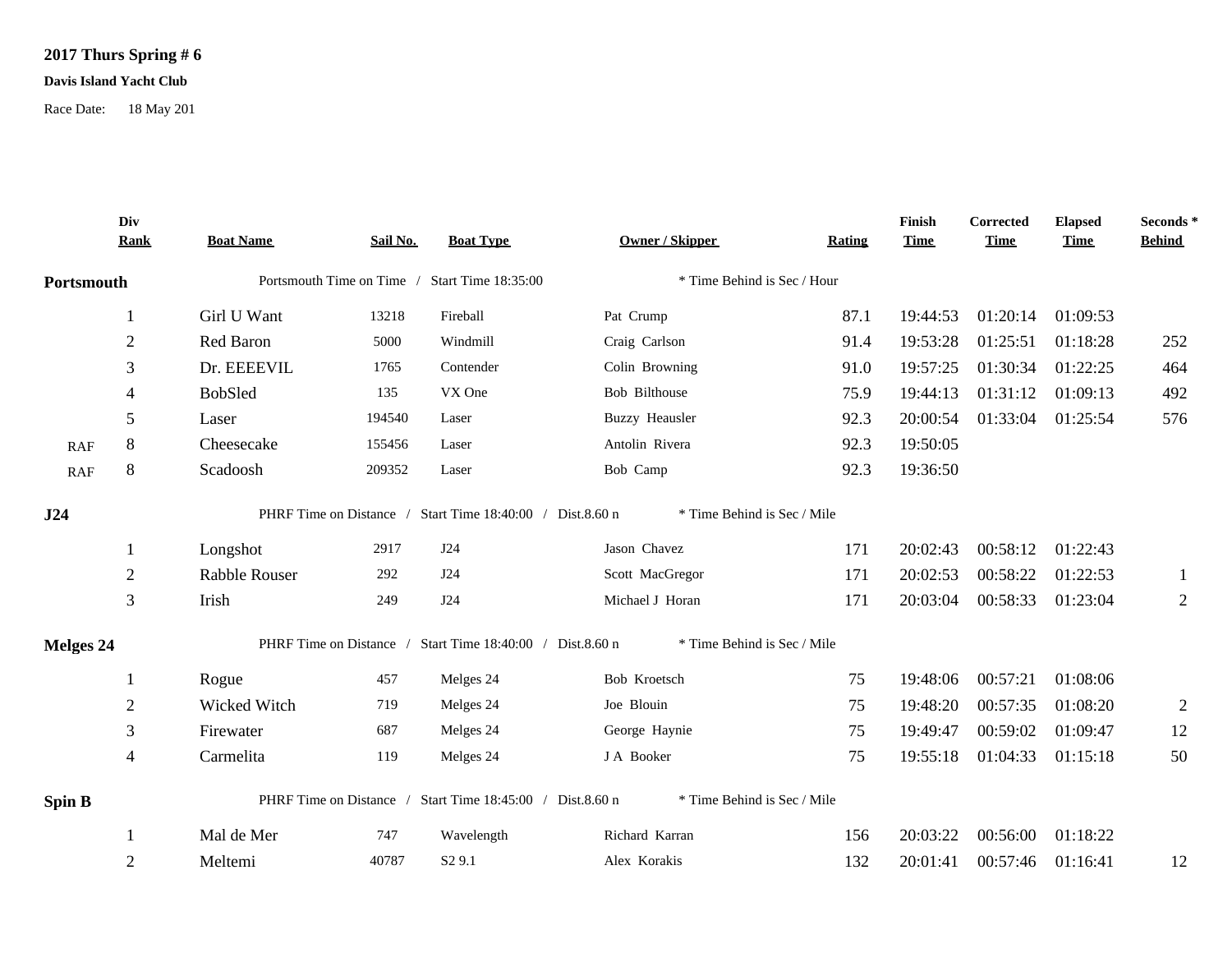|                             | $\mathfrak{Z}$ | Mojo                    | 532    | J22                                                       | Bob Touton                  | 177 | 20:08:11 | 00:57:49          | 01:23:11 | 13             |
|-----------------------------|----------------|-------------------------|--------|-----------------------------------------------------------|-----------------------------|-----|----------|-------------------|----------|----------------|
|                             | 4              | Privateer               | 282    | S <sub>2</sub> 9.1                                        | Chris Jones                 | 132 | 20:02:04 | 00:58:09          | 01:17:04 | 15             |
|                             | 5              | Junior                  | 41186  | J27                                                       | Frank Selph                 | 123 | 20:01:41 | 00:59:03          | 01:16:41 | 21             |
|                             | 6              | Tenacity                | 241    | Laser 28                                                  | Ken Hardy                   | 132 | 20:03:25 | 00:59:30          | 01:18:25 | 24             |
|                             | $\tau$         | Dr Bligh                | $30\,$ | S <sub>2</sub> 9.1                                        | Michael Maher               | 132 | 20:04:05 | 01:00:10          | 01:19:05 | 29             |
|                             | 8              | Son of A Sailor         | 11     | Elliott 770                                               | Todd Saunders               | 111 | 20:08:31 | 01:07:36 01:23:31 |          | 81             |
| Spin A                      |                |                         |        | PHRF Time on Distance / Start Time 18:50:00 / Dist.8.60 n | * Time Behind is Sec / Mile |     |          |                   |          |                |
|                             | 1              | Fire & Ice              | 83198  | J105                                                      | George Cussins              | 81  | 20:02:01 | 01:00:24          | 01:12:01 |                |
|                             | $\overline{2}$ | Rocket                  | 48     | <b>J35</b>                                                | Tarry Grimsdale             | 72  | 20:01:03 | 01:00:44          | 01:11:03 | $\overline{2}$ |
|                             | 3              | Alpha Dog               | 83170  | Sr <sub>33</sub>                                          | Gordon Latrobe              | 63  | 20:02:40 | 01:03:38          | 01:12:40 | 23             |
|                             | 4              | Tampa Girl              | 83242  | J120                                                      | <b>Bill Terry</b>           | 54  | 20:01:42 | 01:03:58          | 01:11:42 | 25             |
|                             | 5              | Wired                   | 39511  | Farr 395                                                  | Achilles/ Brocks            | 42  | 20:02:02 | 01:06:01          | 01:12:02 | 39             |
|                             | 6              | No Way Jose             | 42696  | <b>J35</b>                                                | Jose Suarezhoyos            | 72  | 20:06:39 | 01:06:20          | 01:16:39 | 41             |
| $\ensuremath{\mathsf{RAF}}$ | 8              | No Limit                | 39526  | Farr 395                                                  | Neal Burns                  | 42  | 20:03:19 |                   |          |                |
| <b>Racer Cruiser</b>        |                |                         |        | PHRF Time on Distance / Start Time 18:55:00 / Dist.7.22 n | * Time Behind is Sec / Mile |     |          |                   |          |                |
|                             | 1              | Intrepid                | 41227  | J40                                                       | Jeff Russo                  | 78  | 19:58:26 | 00:54:03          | 01:03:26 |                |
|                             | $\sqrt{2}$     | Wing It                 | 43620  | Irwin 39 Citation                                         | Mike Doyle                  | 126 | 20:05:36 | 00:55:26          | 01:10:36 | 11             |
|                             | 3              | Hooloovoo               | 63365  | C&C MK2                                                   | Fenn Giles                  | 138 | 20:10:42 | 00:59:06          | 01:15:42 | 42             |
| $\ensuremath{\mathsf{RAF}}$ | $6\,$          | License to Chill        | 007    | Beneteau First 235                                        | Bob & Jackie Meyer          | 198 | 20:03:05 |                   |          |                |
| <b>AVE</b>                  |                | Lunacy                  | 198    | Tartan 37                                                 | Dave Lorick                 | 135 |          |                   |          |                |
| Non Spin A                  |                |                         |        | PHRF Time on Distance / Start Time 18:55:00 / Dist.7.22 n | * Time Behind is Sec / Mile |     |          |                   |          |                |
|                             | $\mathbf{1}$   | Long Gone               | 10225  | Morgan 42                                                 | Phil Waller                 | 161 | 20:00:06 | 00:45:44          | 01:05:06 |                |
|                             | $\sqrt{2}$     | Therapy                 | 23656  | <b>J30</b>                                                | Rene Ben-Avrahan            | 159 | 20:02:01 | 00:47:53          | 01:07:01 | 18             |
|                             | 3              | Boat                    | 57     | Wavelength 24                                             | Larry Willis                | 180 | 20:04:49 | 00:48:09          | 01:09:49 | 20             |
|                             | $\overline{4}$ | WT Flyer                | 97     | Pearson Flyer                                             | Ullman/Bostick/ Young       | 153 | 20:01:57 | 00:48:32          | 01:06:57 | 23             |
|                             | 5              | Matou (Oneness)         | 70     | Nonsuch 354                                               | Craig Stanley               | 171 | 20:04:16 | 00:48:41          | 01:09:16 | 25             |
|                             | 6              | <b>Emotional Rescue</b> | 22268  | C & C 36                                                  | Dave Coffee                 | 176 | 20:07:53 | 00:51:42          | 01:12:53 | 50             |
| <b>Non Spin B</b>           |                |                         |        | PHRF Time on Distance / Start Time 18:55:00 / Dist.7.22 n | * Time Behind is Sec / Mile |     |          |                   |          |                |